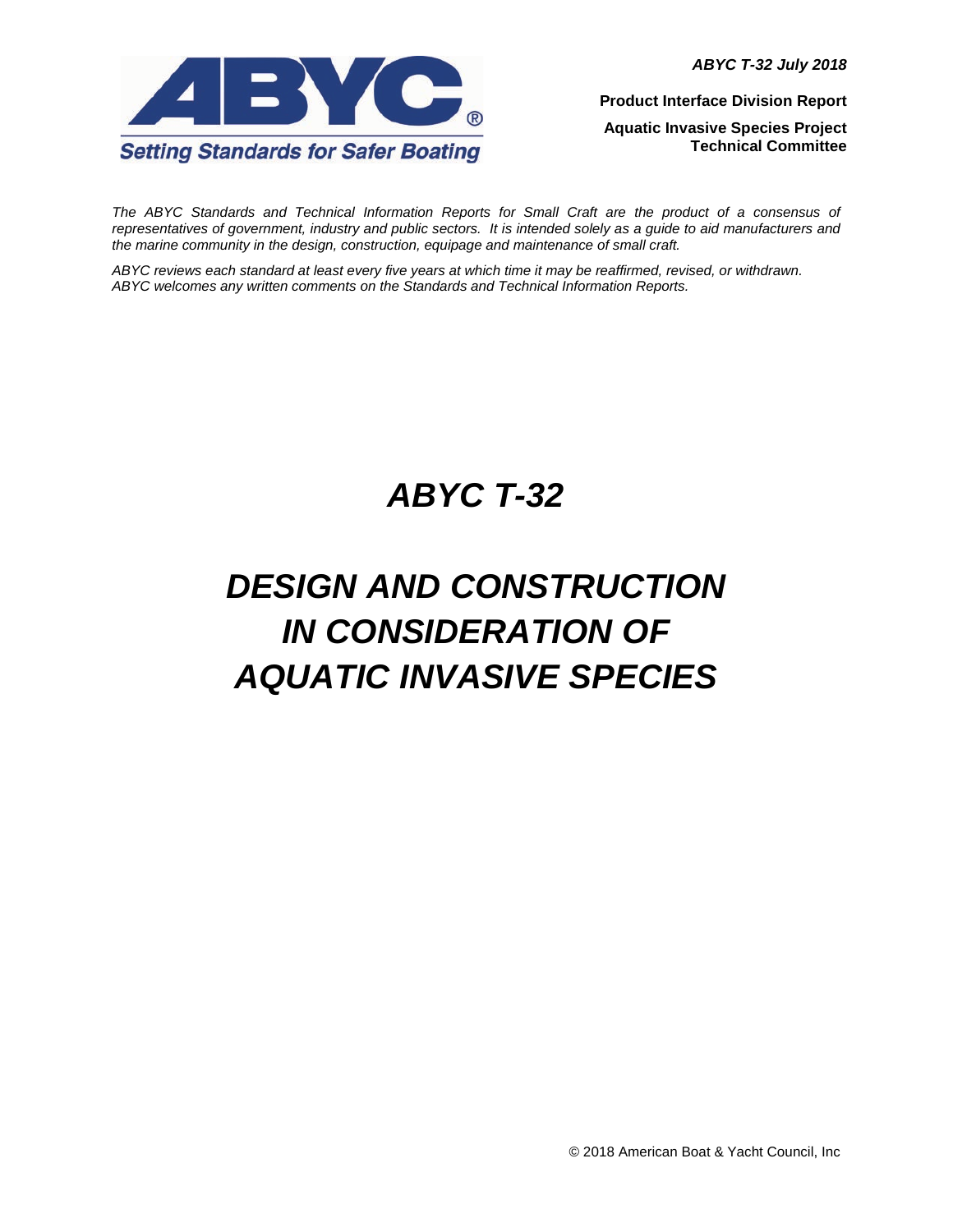# *AQUATIC INVASIVE SPECIES PROJECT TECHNICAL COMMITTEE*

Susan Shingledecker, Chair Justin Kurth, Vice Chair

Elizabeth Brown Rich Kolb Gene Seagle Dee Davis John Deurr Gabriel Jabbour

Adam Larson Simon McFarland Adam Doll **Robert Newsome**<br>
Glenn Dolphin **Communist Clean Open Control**<br>
Dan Ostrosky Dan Ostrosky **Dan Ostrosky** Dennis Zabaglo<br>Bruce Rowe **Dennis Zabaglo** Paul Zarn

Jason Stimmel Jeff Wasil<br>Mary Kate Wood

*This list represents the membership at the time the Committee was balloted.* 

*NOTE: Membership on a committee shall not in and of itself constitute an endorsement of ABYC or any document developed by the committee on which the member serves.* 

This information report was developed under procedures accredited as meeting the criteria for American National Standards. The Project Technical Committee (PTC) that approved the Standard was balanced to ensure that individuals from competent and concerned interests have had an opportunity to participate.

This information report, which is the result of extended and careful consideration of available knowledge and experience on the subject, is intended to provide minimum performance requirements.

ABYC's Project Technical Committee meetings are open to the public. All contact regarding standards activity, interpretations, or meeting attendance should be directed to the ABYC Technical Department at comments@abycinc.org.

ABYC and its committees do not "approve", "certify", or "endorse" any item, construction, or proprietary device.

#### *REQUEST FOR INTERPRETATIONS*

Upon written request the PTC will render an interpretation of any requirement of the Standard. The request for interpretation should be clear and unambiguous. Requests should be presented to the PTC in a manner in which they may be answered in a yes or no fashion.

The committee reserves the right to reconsider any interpretation when or if additional information that might affect it, becomes available to the PTC. Persons aggrieved by an interpretation may appeal to the Committee for reinterpretation.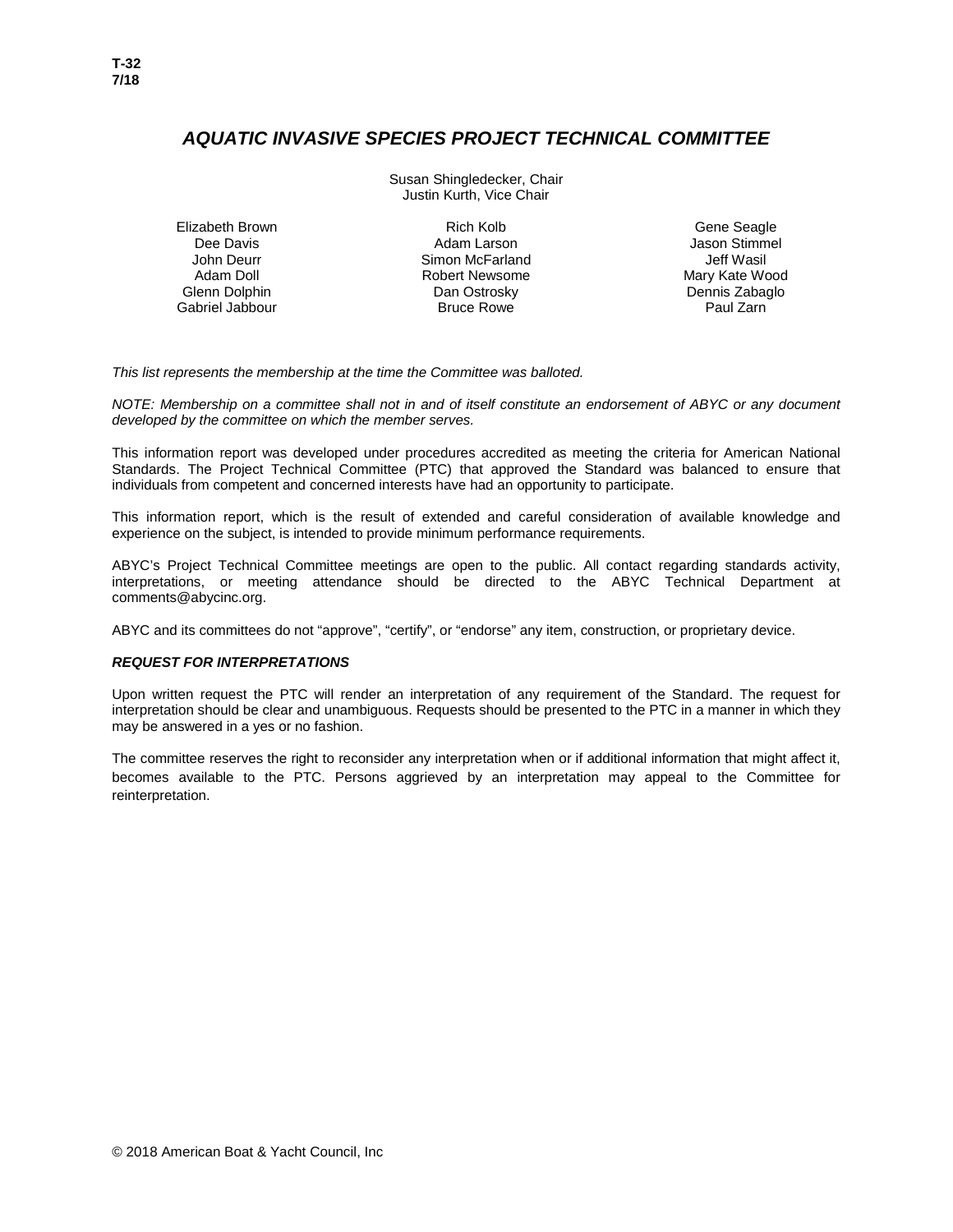# T-32 DESIGN AND CONSTRUCTION IN CONSIDERATION OF AQUATIC **INVASIVE SPECIES**

# **Table of Contents**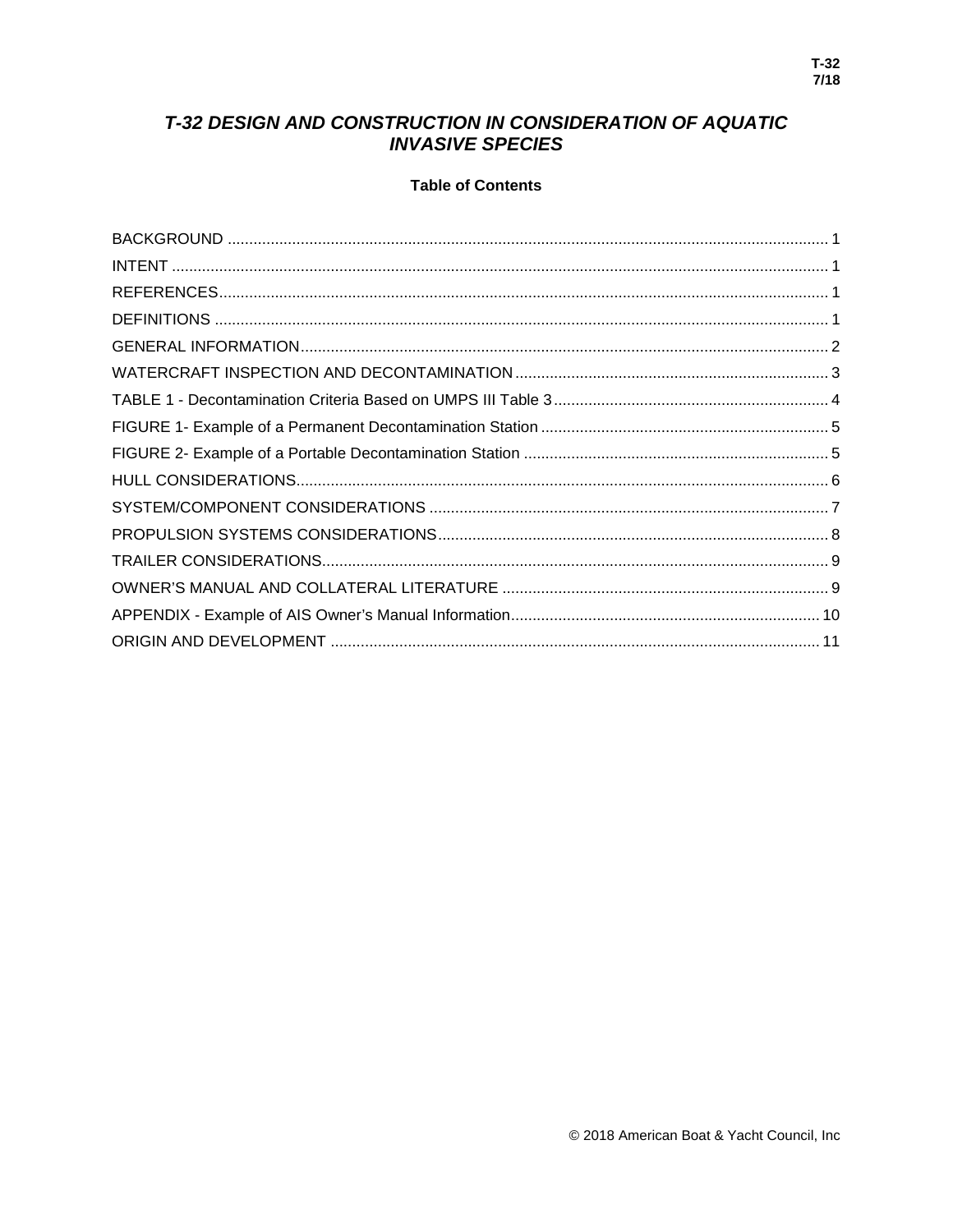# *T-32 DESIGN AND CONSTRUCTION IN CONSIDERATION OF AQUATIC INVASIVE SPECIES*

# <span id="page-3-0"></span>*BACKGROUND*

This technical information report is intended to provide information regarding Aquatic Invasive Species (AIS) with consideration to the design and construction of boats, trailers, engines, components and accessories in order to minimize the spread of AIS.

The prevention and control of AIS are impacted by a multitude of design and construction features on many types of boats. In order to ensure a healthy aquatic ecosystem and viability of our boating waters and the boating industry, consideration should be given to the design and construction of boats, trailers, engines, components, and accessories relative to improving cleaning, drainage, drying, and access for AIS inspection and decontamination.

This technical information report will discuss current AIS inspection and decontamination processes, provide general design and construction considerations, and provide best practices and recommendations for manufacturers to reference while designing boats and associated components.

## <span id="page-3-1"></span>*INTENT*

This technical information report contains information to increase understanding of the impact of AIS on design and construction to improve cleaning, draining, drying, inspection, and decontamination processes for watercraft and accessory manufacturers. These procedures are intended to cover most AIS threats and represent the worst case scenarios that a boat may be exposed to in the field.

#### <span id="page-3-2"></span>*REFERENCES*

The following references form a part of this technical information report. Unless otherwise noted the latest version of the referenced standards shall apply.

ABYC - American Boat & Yacht Council, 613 Third Street, Suite 10, Annapolis, MD 21403. Phone: (410) 990-4460. Fax: (410) 990-4466. Website: [www.abycinc.org](http://www.abycinc.org/)

Colorado Parks & Wildlife, 1313 Sherman Street, 6<sup>th</sup> Floor, Denver, CO 80203. Phone: (303)-297-1192. Website: [www.cpw.state.co.us](http://www.cpw.state.co.us/) Also available on [www.westernais.org](http://www.westernais.org/)

*Student Training Curriculum for Watercraft [Inspectors and Decontaminators to Prevent and Contain the](http://www.westernais.org/media/training/2016_wrp_student_widt_ii_curriculum_final-docx.pdf)  [Spread of Aquatic Invasive Species in the USA](http://www.westernais.org/media/training/2016_wrp_student_widt_ii_curriculum_final-docx.pdf)* 

Pacific States Marine Fisheries Commission, 205 SE Spokane Street, Suite 100, Portland, OR 97202. Phone: (503) 595-3100. Fax: (503) 595-3232. Websites[: www.psmfc.org](http://www.psmfc.org/) and [www.westernais.org](http://www.westernais.org/)

*Uniform Minimum Protocols and Standards [for Inspection and Decontamination Programs for Dreissenid](http://www.westernais.org/media/training/umps-report_a.pdf)  [Mussels in the Western United States \(UMPS III\)](http://www.westernais.org/media/training/umps-report_a.pdf)* 

## <span id="page-3-3"></span>*DEFINITIONS*

For the purposes of this technical information report, the following definitions apply.

Aquatic Invasive Species (AIS) - any plant, animal, or microbe that is not native to the ecosystem under consideration whereby introduction does or is likely to cause economic or environmental harm or threaten human health. AIS is often used interchangeably with Aquatic Nuisance Species (ANS).

*Clean Drain Dry®* - a primary education message for boaters, intended to prevent the spread of AIS. "Clean, Drain, Dry in between each and every use! No Mud. No Plants. No Water. No Animals/Mussels."

Clean - watercraft, trailer, or equipment that does not show visible AIS or attached vegetation, dirt, debris, or surface deposits. This includes mussel shells or residue on the watercraft, trailer, outdrive, or equipment that could mask the presence of attached mussels or other AIS.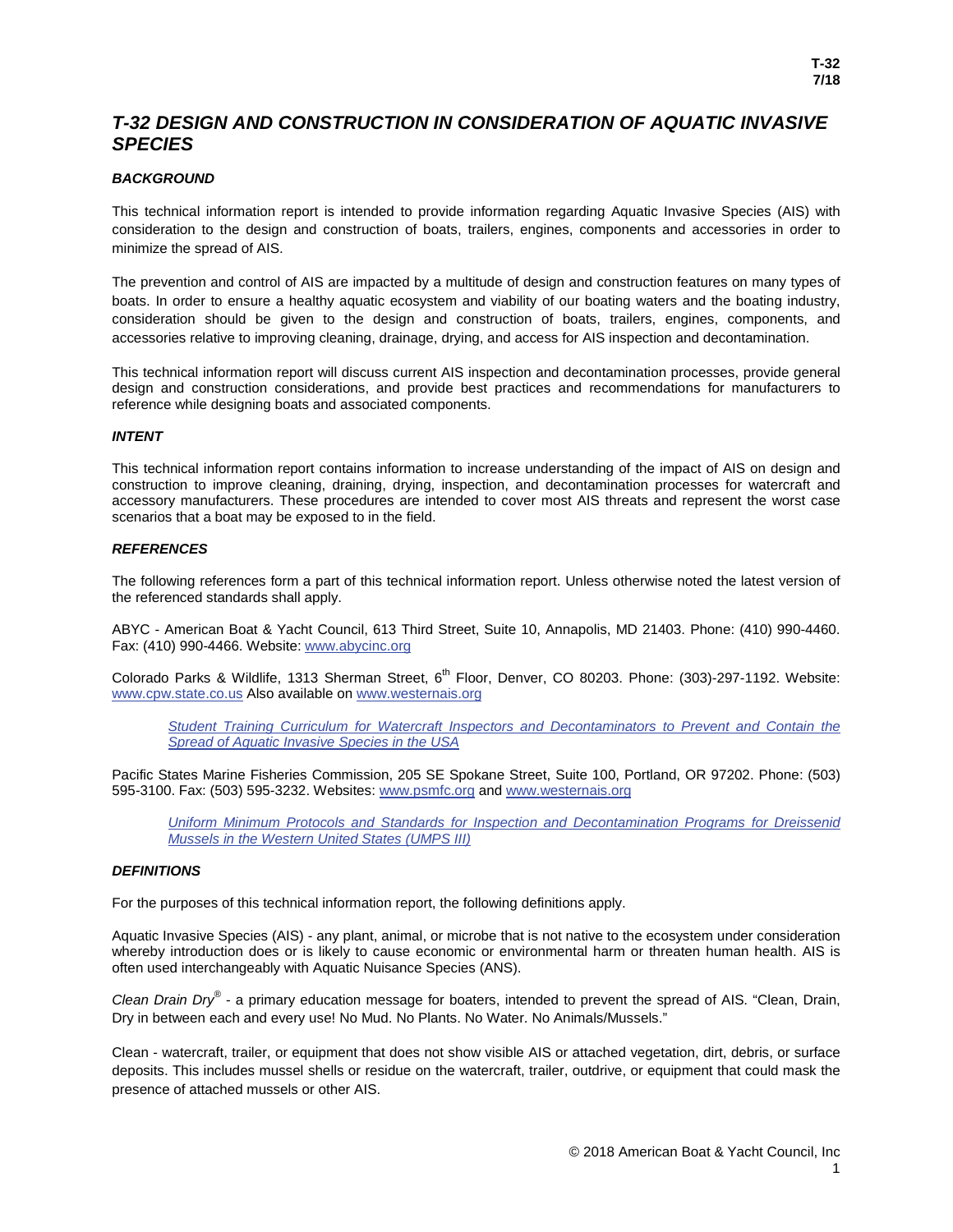Drain - to the extent practical, all water removed from any live-well, bait-well, storage compartment, cooler, bilge area, engine compartment, deck, ballast tank, raw water storage and their delivery systems on the watercraft, trailer, engine, or equipment.

Dry - no visible sign of standing water, or in the case of equipment, wetness on or in the watercraft, trailer, engine, or equipment.

Decontamination - hot water treatments intended to kill, destroy, and remove AIS to the extent technically and measurably possible.

Dreissenid Mussel - the common term associated with the family Dreissenidae, which are small freshwater mussels who attach themselves to hard surfaces using byssal threads (e.g., quagga and zebra mussels).

Inspection - a process to determine whether a watercraft or equipment presents an AIS risk by physically examining watercraft/equipment/conveyance.

Unverifiable Water - water that is found within boat compartments that cannot be visually or physically inspected, such as in ballast tanks or engines.

Verifiable Water - water that is found within boat compartments that can be felt or visually inspected, such as in wells or bilges.

Veliger - the free-floating microscopic larval form of some AIS.

Watercraft Inspection and Decontamination Program (WID) - any program that seeks to prevent the spread of AIS on watercraft and/or equipment by requiring or requesting the watercraft and/or equipment be cleaned and, to the extent practical, drained and dried prior to launching or upon exiting.

#### <span id="page-4-0"></span>*GENERAL INFORMATION*

AIS and their spread seriously and detrimentally impact the boating experience and the future of the boating lifestyle.

AIS include plant life such as Eurasian watermilfoil and water hyacinth, and animals such as spiny water flea, quagga, and zebra mussels. AIS may vary in size from microscopic to easily visible to the naked eye and can live in residual water and/or mud. These species damage ecosystems and negatively impact fishing by depleting natural food resources, altering the water environment, and changing the structure of the ecosystem.

The impact of AIS has already resulted in the limiting of boat access to many aquatic resources throughout North America, the closure of public boat ramps, and the reduction of availability for fishing and boating across the United States. A large number of federal, state, and local agencies have enacted laws and regulations for inspections, permits, launch availability, and water access for vessels entering public waterways.

AIS infestation can often result in serious damage to boats and their components. Invasive plant life can foul propellers, jam impellors, and cause bilge pump failure. Mussels can attach to boats and negatively affect performance, attach to engines causing component failure, and obstruct water lines causing system failure.

#### *Boats and Spread of AIS*

Boats and associated equipment are considered to be major contributors to the spread of AIS. Boats that have come into contact with AIS waters can become a means of transportation of AIS through:

- Standing water, which may contain AIS within the hull or water systems
- AIS on the trailer or trapped between the boat and the trailer bunks
- Attachment of AIS to the hull or components of the boat
- Entrapment of AIS within the mechanical systems

The potential for transportation of AIS has led to significant efforts to inspect boats moving between water bodies or across state and federal boundaries, and could lead to delay or denied access if AIS are suspected.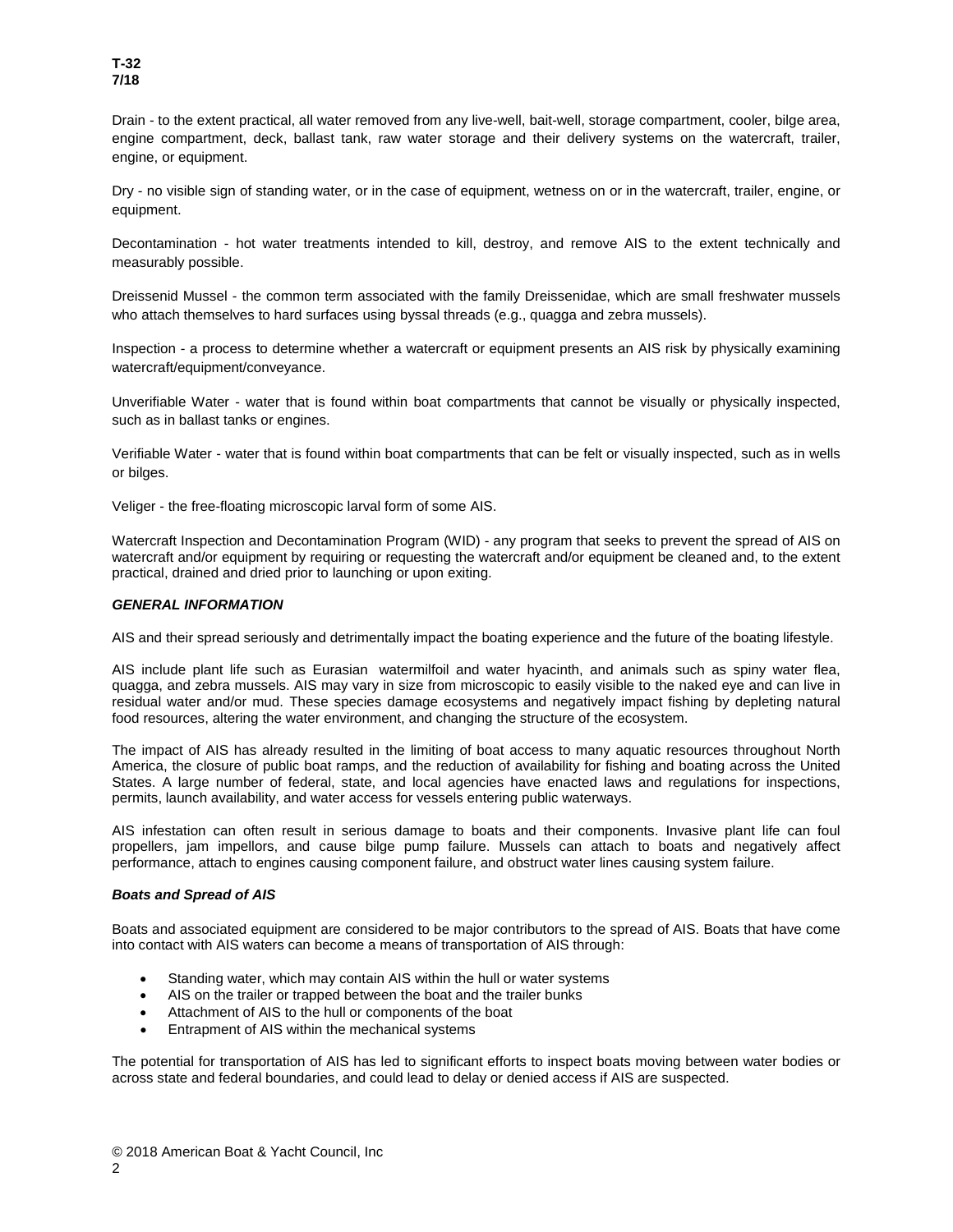#### *Impacts on Boats and Boaters*

AIS are an expanding threat that negatively impact the boating experience in several ways including:

- Inspection and decontamination causes delays and may prevent access to water
- Damage to boats and components
- Decontamination procedures may damage boats and components
- Reduced desirability of boating and related activities due to ecosystem degradation

#### *Future for Manufacturers*

Manufacturers should consider the design of their engines, boats, trailers, systems, or selections of associated components to mitigate the spread of AIS through:

- Making boats and associated equipment easier to inspect and decontaminate
- Designs that prevent water entrapment and promote drainage
- Exploring technologies that deter the attachment of AIS
- Selecting (or specifying) materials and components that can withstand decontamination
- Avoiding sea trials on contaminated water bodies or implementing decontamination procedures after sea trials

#### <span id="page-5-0"></span>*WATERCRAFT INSPECTION AND DECONTAMINATION*

The primary goal of all watercraft inspection and decontamination (WID) programs is to prevent the transfer of AIS to safeguard natural resources, water supplies, recreation opportunities, and other important water-dependent values.

Watercraft inspection includes the visual and physical evaluation of a watercraft for attached AIS or residual water. Either presence may trigger the boat decontamination process.

While there is no national or international standard defining decontamination procedures, the *Uniform Minimum Protocols and Standard for Inspection and Decontamination Programs for Dreissenid Mussels in the Western United States* (UMPS III) serves as the scientific basis for most decontamination protocols in North America. [TABLE 1](#page-6-0) provides a matrix of decontamination criteria based on UMPS III.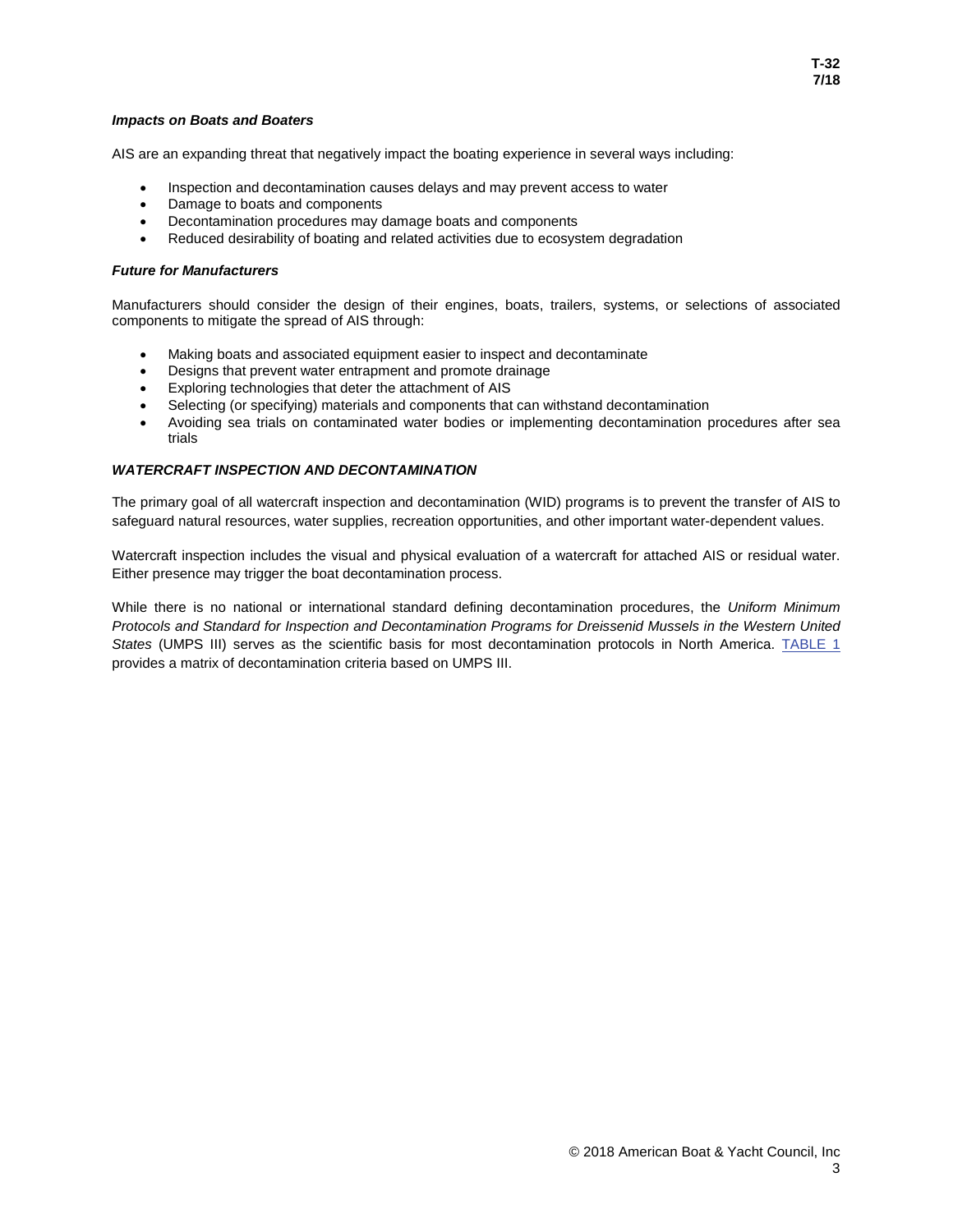#### <span id="page-6-0"></span>**TABLE 1** - Decontamination Criteria Based on UMPS III Table 3

Table 1. A summary of scientific research indicating the lethal water temperature at point of contact and duration for decontamination. Information is grouped by the location of the boat that is targeted and the life form of Dreissenid mussel targeted (e.g., adult mussel or veliger). Please refer to the *Student Training Curriculum for Watercraft Inspectors and Decontaminators to Prevent and Contain the Spread of Aquatic Invasive Species in the USA* for complete step by step procedures.

|                      | <b>BOAT PART/</b>       | <b>WATER</b>         | DURATION*       | <b>TYPE OF</b>                  | <b>TARGET LIFE</b> |
|----------------------|-------------------------|----------------------|-----------------|---------------------------------|--------------------|
|                      | <b>LOCATION</b>         | <b>TEMPERATURE</b>   | (seconds)       | <b>APPLICATION</b>              | <b>STAGE</b>       |
| <b>EXTERIOR</b>      | Hull                    | $140^{\circ}$ F      | 10 <sup>1</sup> | High pressure spray             | Adult              |
|                      | <b>Trailer</b>          | $140^{\circ}$ F      | 70              | Low pressure spray <sup>2</sup> | Adult              |
|                      | PFDs, anchor,<br>paddle | $140^{\circ}$ F      | 10              | Low pressure spray              | Adult or Veliger   |
| PROPULSION<br>SYSTEM | Gimbal                  | $140^{\circ}$ F      | 132             | Low pressure spray              | Adult              |
|                      | Engine                  | $140^{\circ}F^{4,5}$ | See note        | Flush <sup>5</sup>              | Veliger            |
| <b>INTERIOR</b>      | <b>Ballast tanks</b>    | $120^{\circ}F^4$     | 130             | Low risk – Flush <sup>3</sup>   |                    |
|                      |                         |                      |                 | High risk- Fill and flush       | Veliger            |
|                      | Live well/bait well     | $120^{\circ}$ F      | 130             | Low pressure spray or           | Veliger            |
|                      |                         |                      |                 | flush                           |                    |
|                      | <b>Bilge</b>            | $120^{\circ}F$       | 130             | Flush or low pressure           |                    |
|                      |                         |                      |                 | spray                           | Veliger            |

\*the times listed are the minimum times necessary to achieve mortality

1

'High pressure = 3000 psi.<br><sup>2</sup>Low pressure = using the pressure from the decontamination unit with no nozzle, not to exceed 60 psi (essentially a garden hose flow).<br><sup>3</sup> Flush = adding water to a compartment of a boat to treat or force the water out.

<sup>4</sup>These temperatures denote the exit temperature (i.e., temperature of water exiting the boat not exiting the

wand or flush attachment).<br><sup>5</sup> When flushing engines with a dedicated connection (not muffs) the pressure should be limited to less than 60 psi to prevent internal engine damage. The maximum input temperature during flushing should not exceed 140°F.

*NOTE: Engine flushing relies on the exit temperature as a guideline for decontamination duration.*

Prior to decontamination, UMPS III suggests WID programs consider requesting a liability waiver signature from the watercraft operator as a condition of the decontamination. The alternative is typically quarantine.

Decontamination consists of a hot water rinse or flush at low pressure or spray at high pressure. The general recommendation is 140ºF water at high pressure (3000 psi) for hull decontamination and 140ºF water at a lower pressure for engine/motor decontamination.

Interior compartments are decontaminated with 120ºF at a low pressure to avoid damaging pumps and other interior components.

Decontamination stations range from fixed systems to portable stations (see [FIGURE 1](#page-7-0) and [FIGURE 2\)](#page-7-1). UMPS III recommends a power-washing unit that can spray five gallons/minute at a nozzle pressure of 3000 psi.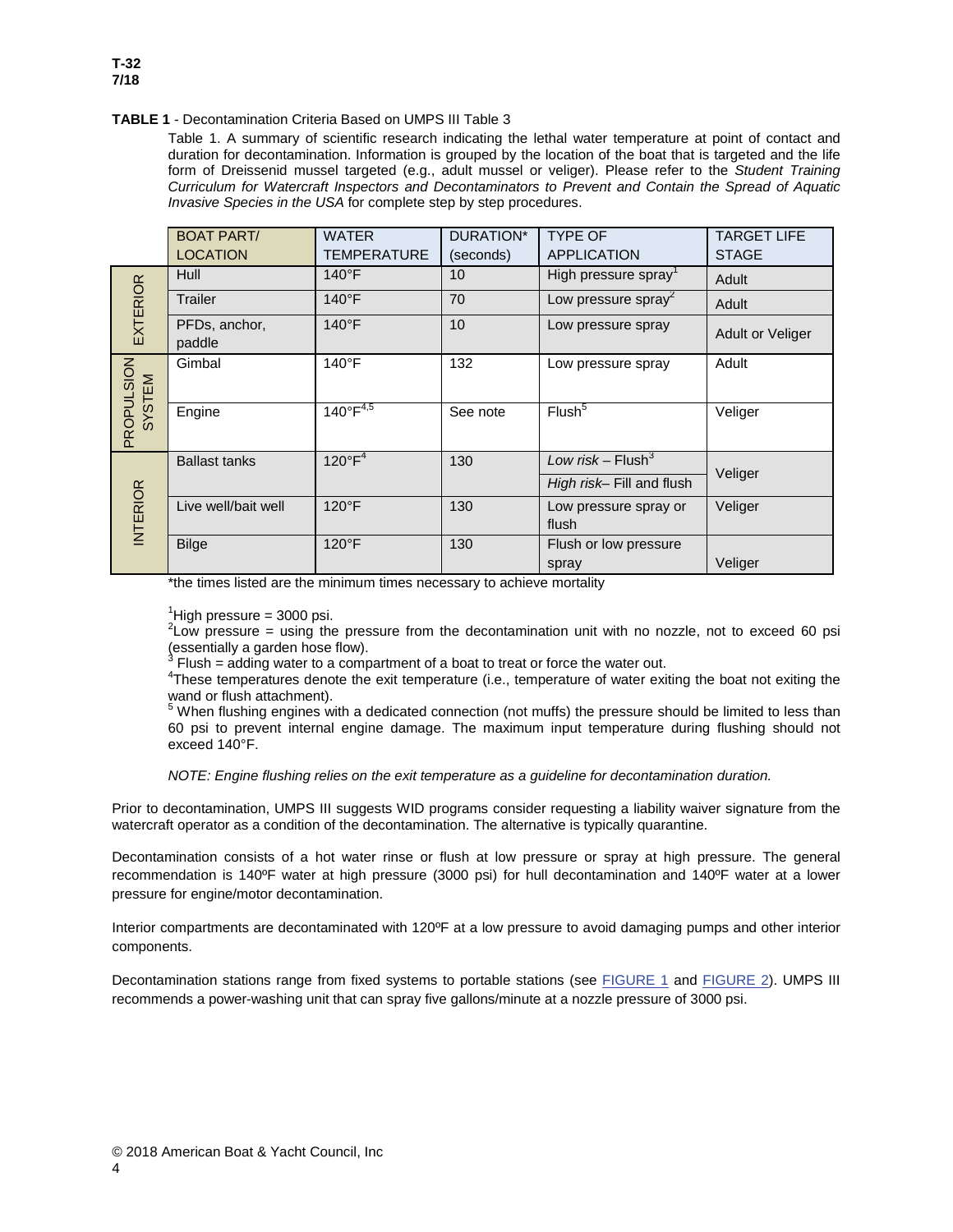<span id="page-7-0"></span>**FIGURE 1**- Example of a Permanent Decontamination Station



<span id="page-7-1"></span>**FIGURE 2**- Example of a Portable Decontamination Station

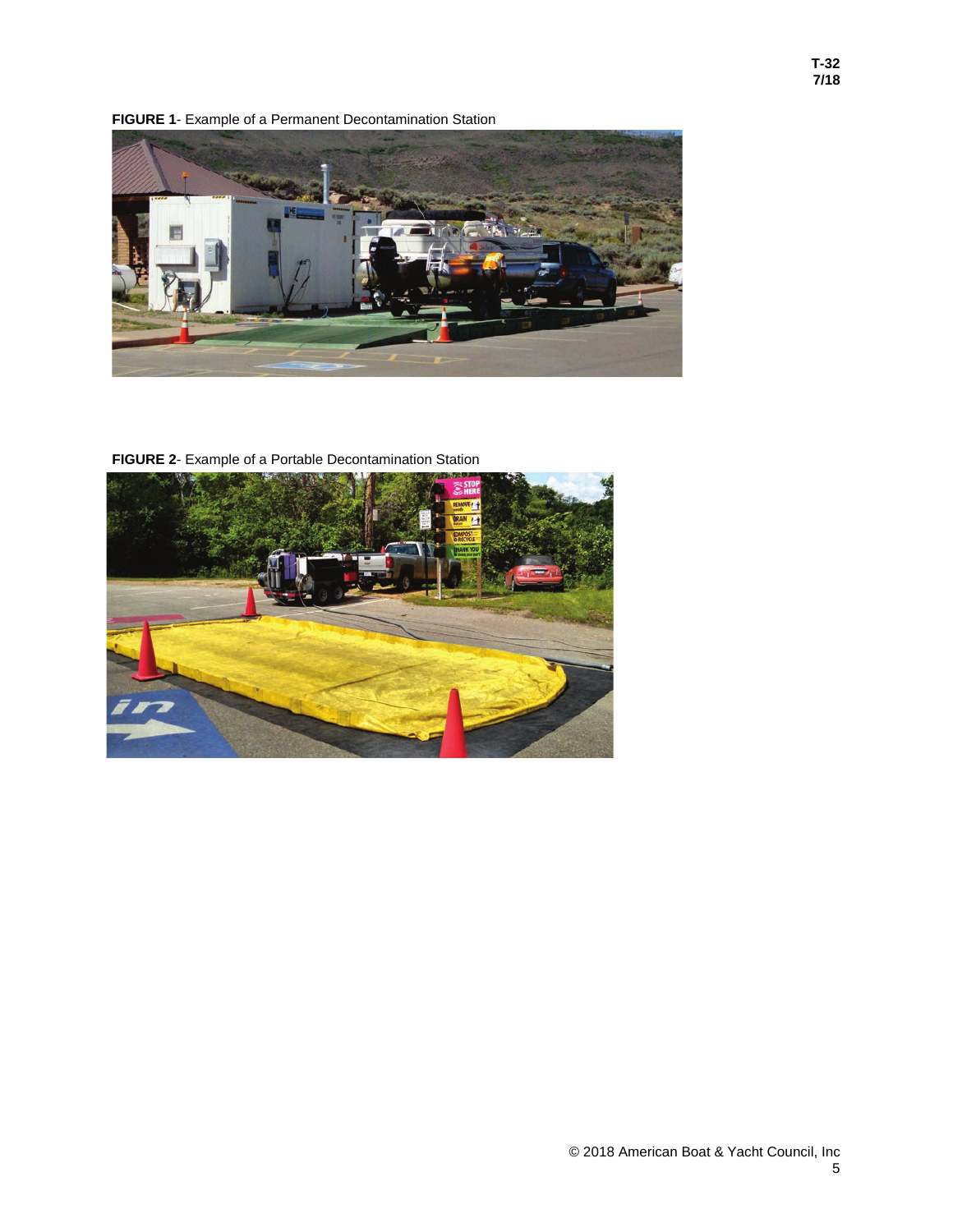# <span id="page-8-0"></span>*HULL CONSIDERATIONS*

#### *Design and Construction Consideration*

Manufacturers should make reasonable efforts to support inspection and decontamination processes by constructing boats designed with *Clean Drain Dry®* requirements in mind. Design consideration should be given to improving access to areas subject to holding unverifiable water (e.g., ballast tanks, bilge areas, other raw water storage areas, etc) and the tendency of these areas to help or hinder inspection and decontamination requirements. For example, drain plugs and direct water flow should be at the lowest point of the boat. Manufacturers should also ensure hose routings are designed to minimize residual water, while making live-wells and other tanks accessible and easy to clean. Engine flushing could be made more convenient by developing standardized hose connections outside the boat versus inside. If boat builders implement standardized external flushing ports for inboard and sterndrive engines, decontamination could be easier and more efficient. Manufacturers should indicate plugs not designed for removal on a regular basis (for example pontoons).

## *Inspection*

During an UMPS III-based comprehensive WID inspection and decontamination, all hull and hull-related structures at or below the waterline are inspected.

Examples of exterior surfaces and structures (at and below waterline):

- -
	- Hull Trim tabs Keel
		-
- Transducers Water intakes Pontoons
	- Through-hull fittings Centerboard or keel box Strakes
- 
- 
- Galvanic anodes Foot wells (personal watercraft)
	-

#### *Decontamination*

Hull decontamination procedures are outlined in the Watercraft Inspection and Decontamination section.

The following summarizes UMPS III-recommended steps and tools for decontamination:

- 1. Remove any visible plants, animals, and mud using tools such as plastic scrapers, brushes, and gloves.
- 2. Rinse or flush with a power washer areas of the boat hull with hot water (140°F exterior or 120°F interior *at the point of contact,* see [TABLE 1\)](#page-6-0) to kill and remove any possible AIS.
	- a. Allow 10 sec to elapse from the leading edge of the spray to the tailing edge when moving the wand across the surface to maintain "lethal" contact time.
	- b. Use a power wash unit with 40° spray nozzle attachment (typically colored white) at a distance of 12 in to remove attached, visible, AIS from all exposed hull surfaces. A 40° spray nozzle minimizes damage risk.
	- c. Use flushing attachments to rinse areas such as trailer bunks or rollers that are hard to reach and where water pressure may cause damage.
		- i. A brush may also be used in conjunction with flushing to remove more AIS from hard to access areas. A minimum flushing time of 130 sec is utilized in these indirectly reached areas.

#### *Best Practices for Boat Design and Construction*

- Improve visual and physical access to areas subject to inspection and decontamination
- Design wells and other areas for complete drainage
- Implement external flushing ports
- Seal strakes, keels, ribs, and other structural components
- Design bilges to prevent water-trapping features
- Select materials to allow complete drainage
- Design features that facilitate inspection without the use of tools
- <span id="page-8-1"></span>• Provide methods of identifying the location and function of through-hull fittings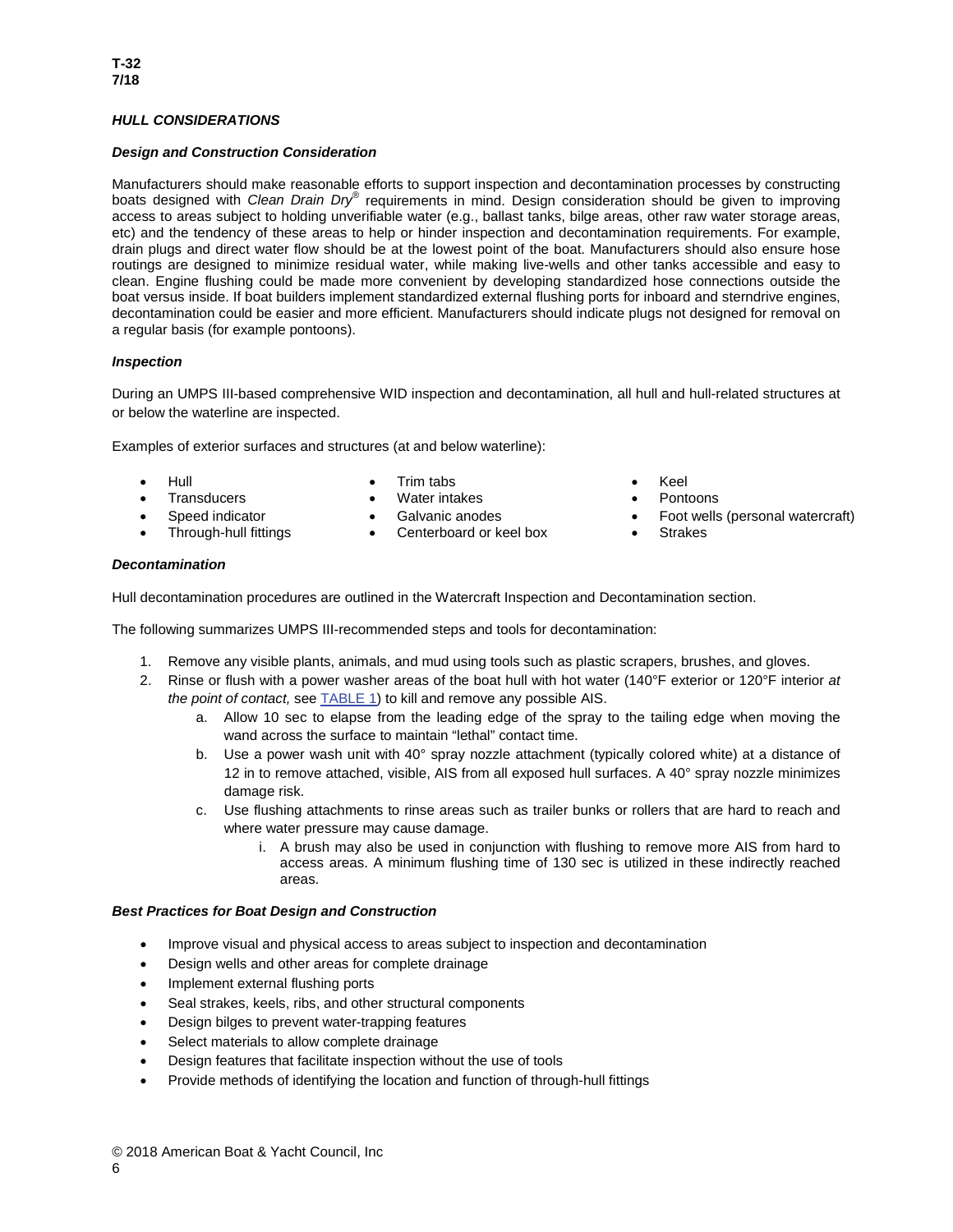### *SYSTEM/COMPONENT CONSIDERATIONS*

#### *Design and Construction Consideration*

This section is intended to provide information pertaining to systems that may utilize, come into contact with, or hold water such as bilge pumps, raw water wash downs, air conditioning systems, and boarding ladders. Design consideration should be made by component manufacturers and system designers to facilitate the ease of inspection and decontamination.

#### *Inspection*

During an UMPS III-based comprehensive WID inspection and decontamination, the following interior areas and equipment are inspected:

Examples of interior areas:

- Bait- and live-wells Cockpit soles and decking Ballast tanks
- 
- 

Examples of equipment:

- Anchors Inflatables Inflatables Ice chests
- Anchoring and mooring rodes Downriggers Fishing gear
- 
- 
- Wetsuits and dive gear

#### *Decontamination*

• Storage areas • Bilge areas • Drain plugs • Splash wells **•** Raw water plumbing

- 
- 
- 
- 
- **Personal flotation devices** Water skis and toys Bait buckets and stringers
- Swim platform and ladders Wake boards and ropes Fenders and docking lines
- UMPS III recommends draining the live-well, bait-well, wet storage compartments, and bilge prior to flushing with 120°F water while maintaining 130 sec of contact time.

*NOTE: Alternatively, it suggests live/bait-well and bilge areas may be filled with 120°F water and held for 130 sec prior to draining with care taken in the bilge area to not flood the engine or reach the float valve, which would expel water from the discharge port.*

During the ballast tank flush, it is critical that water temperature be reduced to avoid damaging the pumps and other internal components. To achieve 100% mortality, it is important to pump water into the area until the exiting water reaches a temperature of 120°F and for a minimum of 130 sec. The water temperatures both entering and exiting the vessel need continual monitoring and should not exceed 120°F.

#### *Best Practices for System/Component Design and Construction*

- Design systems and components for complete drainage
- Utilize universal flush inlet fittings
- Provide methods to identify the location and function of through-hull fittings
- Consider filtration devices for raw water systems
- <span id="page-9-0"></span>Select materials and coatings with consideration to the maximum temperatures that may result during decontamination (se[e TABLE 1\)](#page-6-0).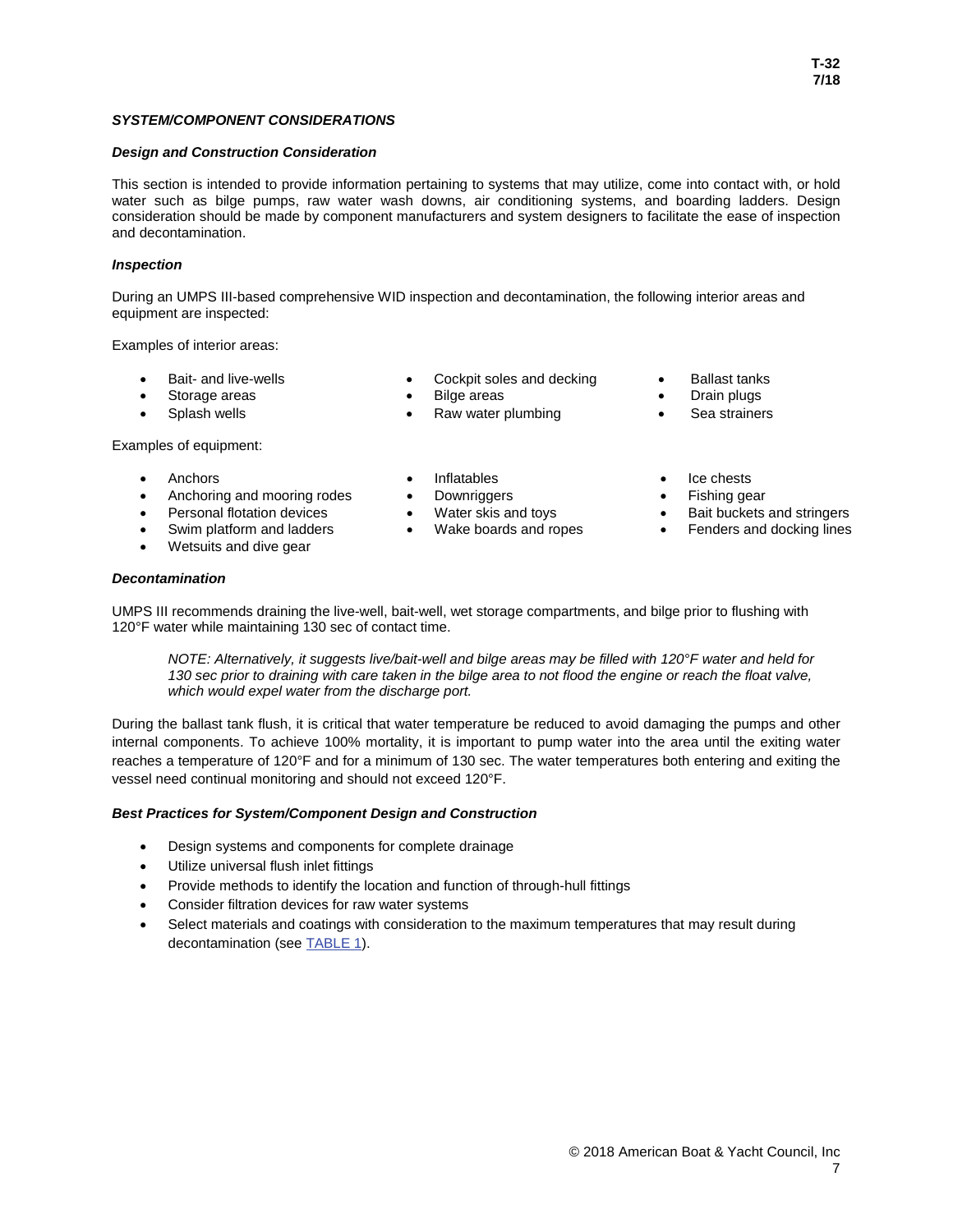## *PROPULSION SYSTEMS CONSIDERATIONS*

#### *Design and Construction Consideration*

Engine flushing practices should be efficient, effective, and convenient while maintaining the integrity of the system. To this end, boat builders and engine manufacturers could investigate designing standardized external flushing ports for inboard and sterndrives. Incorporate integrated strainer/flushing capabilities to help protect inboard engines from AIS and debris while standardizing to common garden hose adapters for flushing could also improve efficiency.

#### *Inspection*

During an UMPS III-based comprehensive WID inspection and decontamination, the following propulsion systems are inspected.

Examples of areas inspected:

- 
- Lower units Prop and prop shafts Engine housings
	- - Gimbal and transom mounts Paddles and oars
- 
- Cavitation plates Fasteners Fasteners Jet and engine intakes
	-

• Trolling motors

• Cooling system intakes

#### *Decontamination*

Hard to reach areas and sensitive areas (such as rubber boots in the gimbal area) may be exposed to water temperatures of 140°F for 132 seconds (se[e TABLE 1\)](#page-6-0).

#### *Best Practices for Propulsion System Design and Construction*

- Include AIS supplements in owner's manuals
- Standardize flush connections (e.g., common garden hose)
- Utilize external flush adaptors or integrated flushing technologies
- Utilize closed cooling systems (sterndrive/inboard)
- Design easily drained raw water systems
- <span id="page-10-0"></span>• Test engines to current decontamination procedures for adverse effects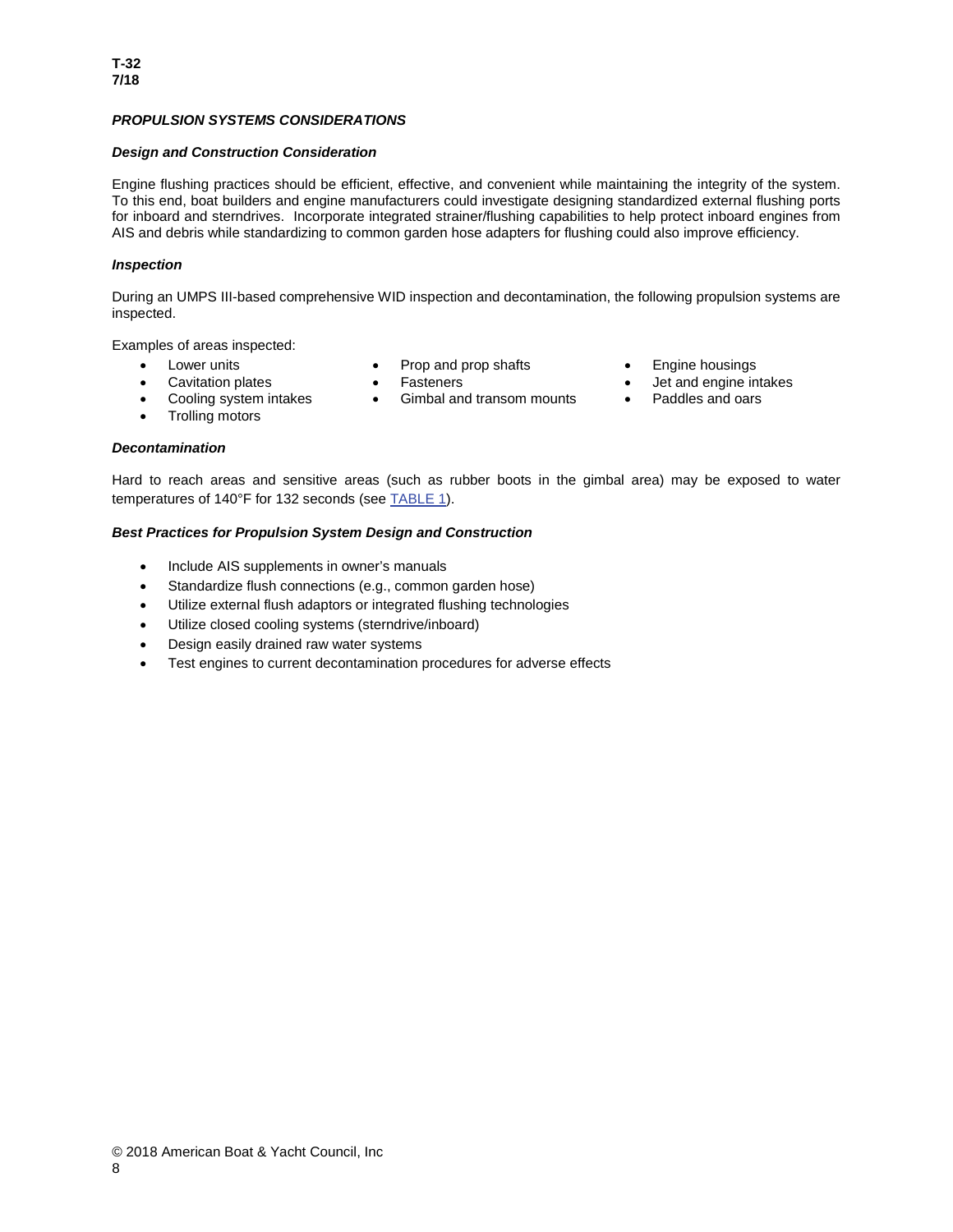#### *Design and Construction Consideration*

Trailers, while not generally submerged for long periods of time, may transport AIS.

Challenges exist with drainage of standing water and from flushing and carpeted bunks that can easily trap plant material and hold water. AIS can also become trapped between the boat and trailer, axles, light fixtures, or license plate supports.

Trailers with low clearance can make decontaminating spaces between wheel fenders and the hull difficult.

Trailer frames with a tube design can hold water and create difficulty in determining if the trailer is fully drained and dry. This design also makes access to problem areas difficult when flushing with hot water.

#### *Inspection*

During an UMPS III-based comprehensive WID inspection and decontamination, the trailer is inspected.

Examples of trailer areas inspected:

- Light brackets
- 
- Hollow frames and beams
- Wheels and tires
- 
- Axles
- Rollers and bunks Cross-members License plate bracket
	- Springs and fenders

#### *Decontamination*

UMPS III recommends all accessible surfaces of a trailer should be sprayed with 140°F water. Hollow frame members should be drained and flushed. Carpeted bunks should be soaked with 140°F water for at least 70 sec, allowing capillary action to pull adequate hot water through the carpet to kill AIS. Trailer components with brake and lighting wires should also be treated with a low pressure flush to avoid damage.

#### *Best Practices for Trailer Design and Construction*

- Incorporate labeled AIS flush ports or openings
- Add standardized hose fitting at flush opening (i.e., garden hose)
- Where possible, avoid square edges; rounded designs prevent corners that may trap organic material
- Utilize open frame construction or self-draining tubular design
- Components that are immersed in water during the normal launch and retrieval process, such as trailer lighting systems, should be self-draining or submersible
- Components that are not normally immersed but which may come into contact with the high water temperatures and pressures of the decontamination process should be watertight and capable of withstanding exposure to 140°F
- Incorporate a message to "Clean, drain, and dry the boat, trailer and equipment, removing any attached plant material or debris"

#### <span id="page-11-0"></span>*OWNER'S MANUAL AND COLLATERAL LITERATURE*

#### *Clean Drain Dry*

<span id="page-11-1"></span>*Clean Drain Dry®* is a nationwide call to action intended to instruct boaters how to stop the spread and prevent new invasions of AIS. Owners' manuals should include a section on Aquatic Invasive Species that includes some background information on the issue, why preventing the spread is important, examples of AIS of concern, and an explanation of *Clean Drain Dry®* and a reference to the *Stop Aquatic Hitchhikers®* website. Owner's manuals should also have specific information and diagrams on places within the watercraft, trailer, engine, or systems that boaters should inspect, clean, or drain (e.g., ballast tanks). See the [APPENDIX](#page-12-0) for examples of owners' manual AIS text available for use and customization.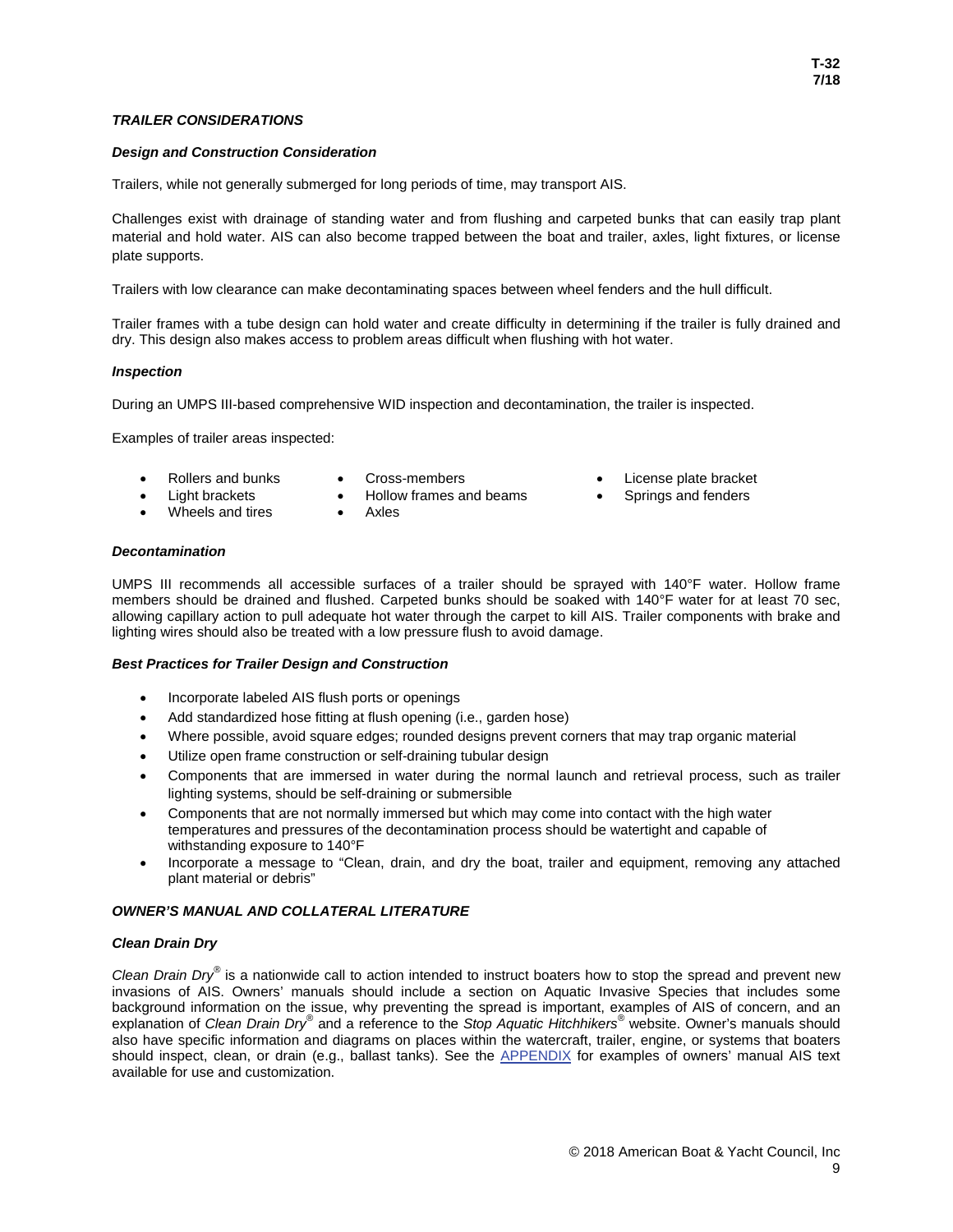### <span id="page-12-0"></span>**APPENDIX -** Example of AIS Owner's Manual Information

### *Aquatic Invasive Species (AIS)*

Aquatic Invasive Species (AIS) are plants and animals that occur in waters in which they are not native and whose introduction causes or is likely to cause economic or environmental damage or harm to human health. AIS have a negative impact on the waterway, its native species, and recreational and commercial uses of the waterway.

As responsible boaters and citizens, each boat owner should do their part to prevent the spread of these aquatic hitchhikers. In many cases, it is also required by law. Check local regulations for any waterway where you will boat.

After each boating trip, follow these three simple steps before you leave the water access to stop the spread of AIS: Clean, Drain, and Dry. This is the boater's way to help protect the environment from the damage that AIS can cause.



## *Clean*

Inspect and remove all aquatic plants, animals, mud, and debris from the boat, engine, trailer, anchor, and any watersports equipment.

Rinse, scrub or wash, as appropriate, away from storm drains, ditches, or waterways. Rinse watercraft, trailer, and equipment with hot water, when possible. Flush motor according to owner's manual.

# *Drain*

Completely drain all water from the boat and its compartments, including but not limited to the bilge, wells, lockers, ballast tanks or bags, bait containers, engines, and outdrives.

# *Dry*

Allow the boat to completely dry before visiting any other bodies of water.



*NOTE: Some localities may require inspection or decontamination before and/or after launching. Check state and local laws and regulations for requirements prior to traveling to go boating.*